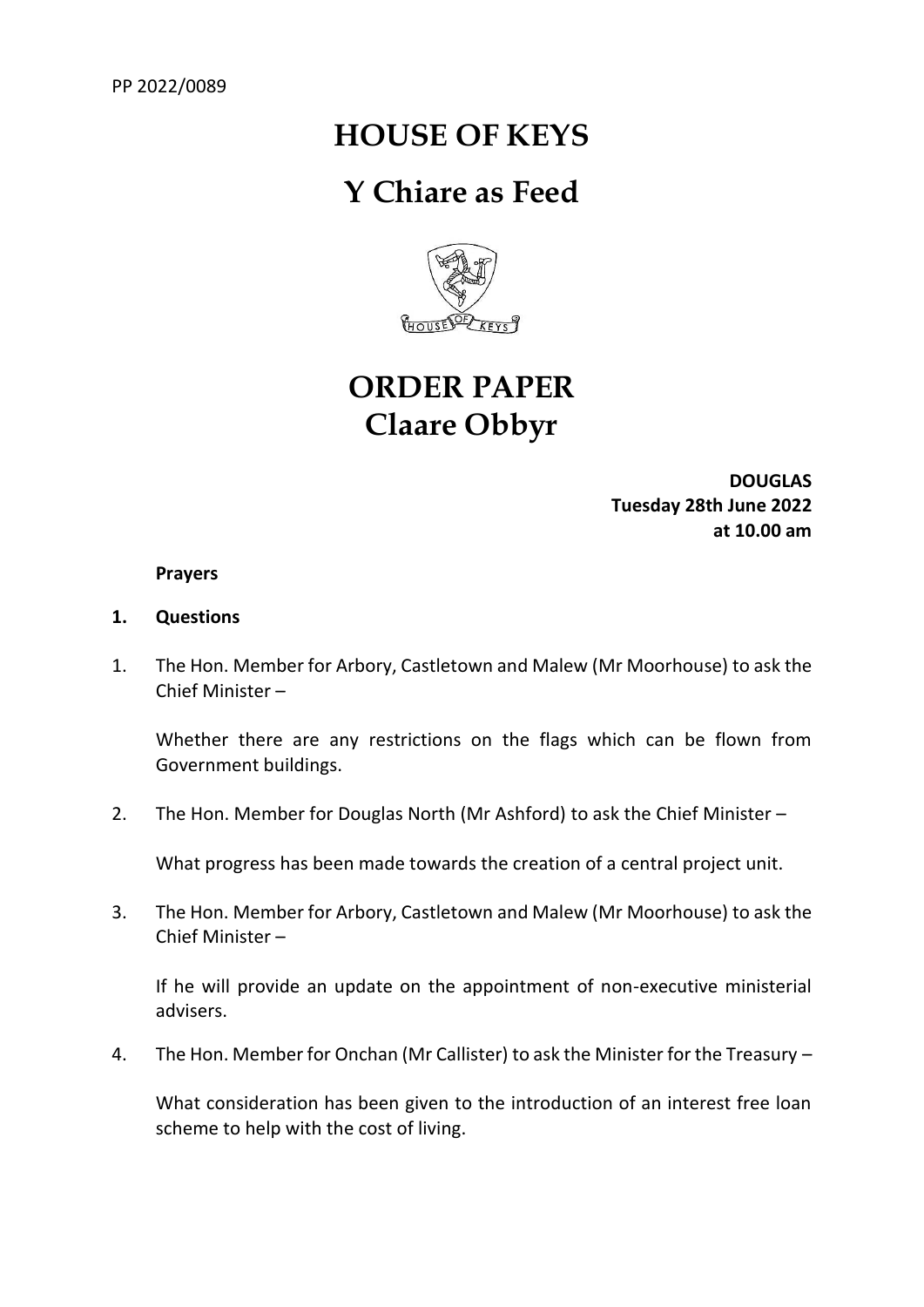5. The Hon. Member for Arbory, Castletown and Malew (Mr Moorhouse) to ask the Minister for the Treasury –

How Government support for individuals' energy bills is being paid out; and why each available method of payment has been chosen.

6. The Hon. Member for Douglas North (Mr Wannenburgh) to ask the Minister for the Treasury –

How much financial support was released to charities during COVID-19 from (a) Treasury and (b) dormant bank accounts.

7. The Hon. Member for Douglas South (Mrs Maltby) to ask a Member of Infrastructure –

Whether tram track warning signage is being installed on Douglas Promenade; and if not, what assessment was completed to deem it unnecessary.

8. The Hon. Member for Douglas South (Mrs Maltby) to ask a Member of Infrastructure –

What consideration he has given to the installation in the Sea Terminal of an adapted changing place with a ceiling hoist.

9. The Hon. Member for Douglas North (Mr Ashford) to ask a Member of Infrastructure –

What plans he has to make bus stops and buses more accessible for people with disabilities.

10. The Hon. Member for Garff (Mrs Caine) to ask the Minister for the Cabinet Office –

How many offers were made to accommodate refugees from Ukraine; how many refugees have been placed a) on the family route and b) in non-family households; and if she will make a statement.

11. The Hon. Member for Arbory, Castletown and Malew (Mr Moorhouse) to ask the Minister for Education, Sport and Culture –

When the supply register was last updated.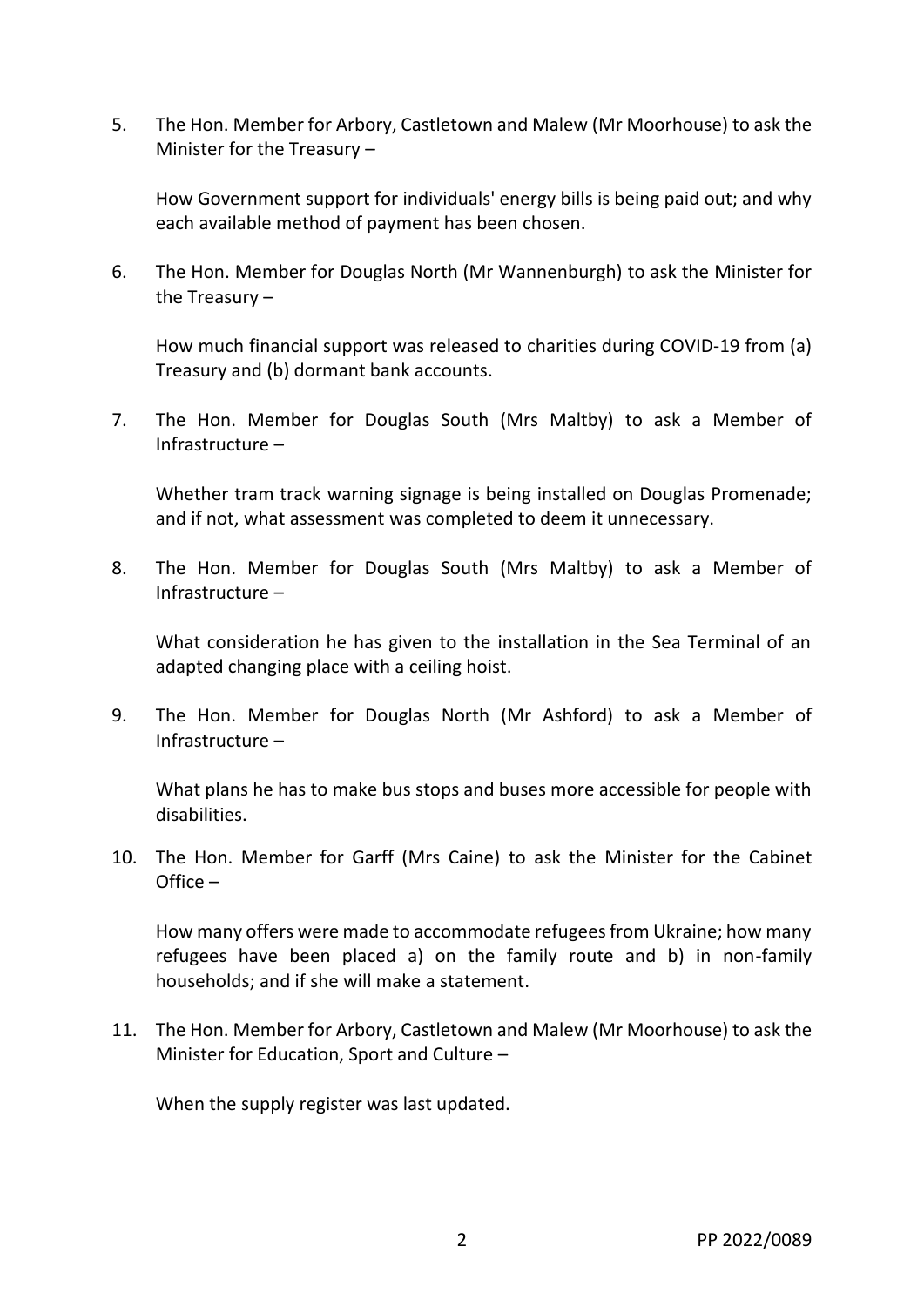12. The Hon. Member for Douglas North (Mr Ashford) to ask the Minister for Education, Sport and Culture –

When she expects to bring before the Branches a revised Education Bill.

13. The Hon. Member for Douglas North (Mr Ashford) to ask the Minister for Enterprise –

How many licences to grow industrial hemp have been issued to date; and what plans his Department has to review the licensing regime and encourage sectoral growth.

14. The Hon. Member for Garff (Mrs Caine) to ask the Minister for Environment, Food and Agriculture –

If she is content with the current policy over green lanes and greenway road access; what assessment her department has made over damage caused to ecosystems and habitats around green lanes and the uplands by motor vehicles, and if she will make a statement.

15. The Hon. Member for Arbory, Castletown and Malew (Mr Moorhouse) to ask the Minister for Health and Social Care –

What the average number of registered foster carers was in each of the last five years.

16. The Hon. Member for Douglas North (Mr Ashford) to ask the Minister for Health and Social Care –

What plans there are to bring forward legislation similar to the Down Syndrome Act 2022 (of the UK Parliament).

17. The Hon. Member for Douglas Central (Mrs Corlett) to ask the Minister for Health and Social Care –

If he will make a statement on changes to the National Health Service Independent Review Body.

18. The Hon. Member for Onchan (Mr Callister) to ask the Political Member of the Communications and Utilities Regulatory Authority –

Whether the Authority has any plans to require all utility providers to publish annual financial statements.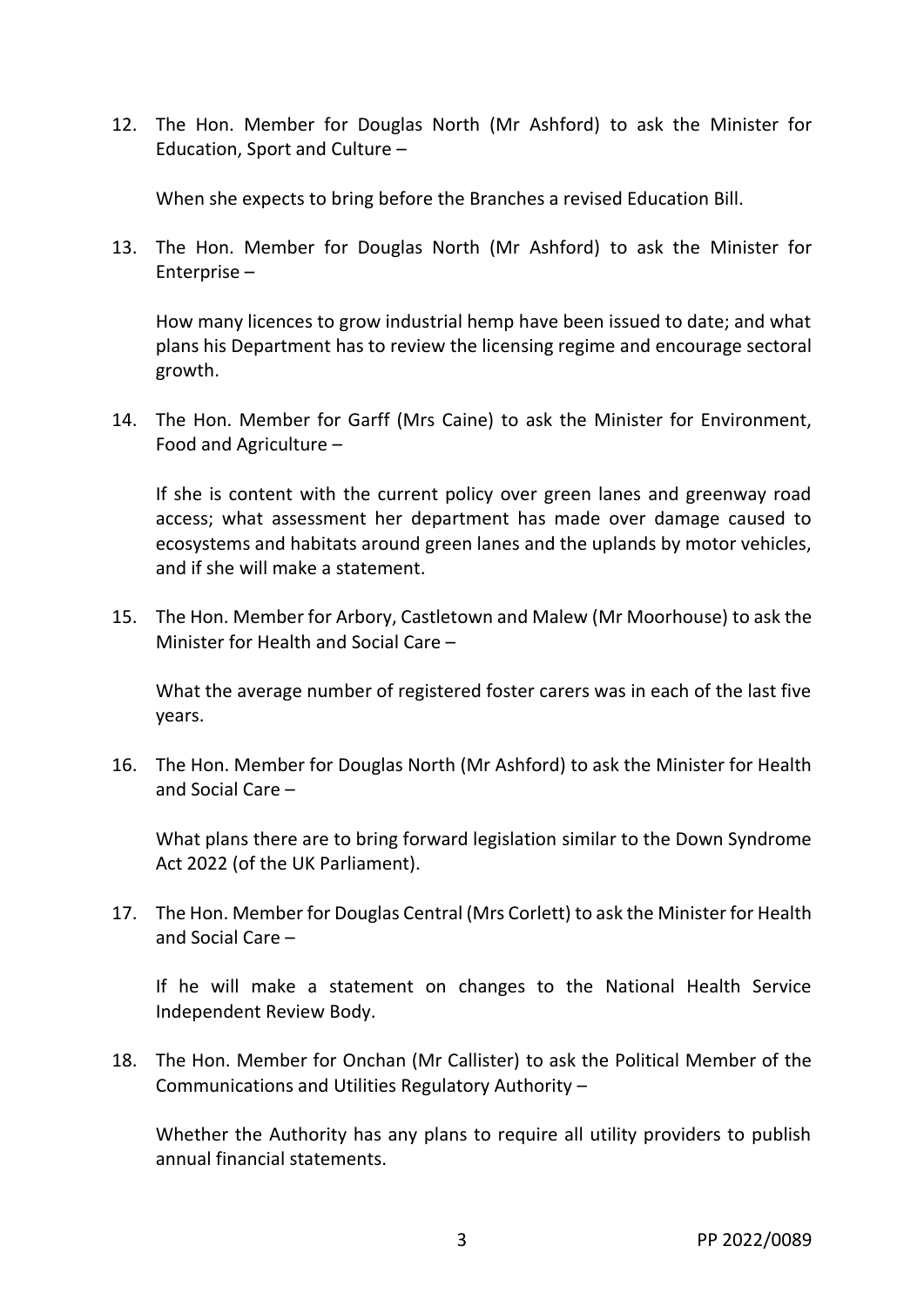19. The Hon. Member for Douglas North (Mr Wannenburgh) to ask the Minister for the Treasury –

What plans he has to review the Manx State Pension both in terms of the amount paid and the inflationary link used to uprate the amount.

20. The Hon. Member for Douglas North (Mr Ashford) to ask a Member of Infrastructure –

What representations his Department has received in relation to pedestrian safety at the section of Johnny Watterson's Lane from its junction with Ballanard Road to its junction with Tromode Road.

21. The Hon. Member for Douglas North (Mr Ashford) to ask a Member of Infrastructure –

What plans his Department has to improve the road condition of Tromode Road including the visibility of its junction with Cronk Liauyr; and whether the previous Improvement Scheme has been abandoned.

22. The Hon. Member for Arbory, Castletown and Malew (Mr Moorhouse) to ask a Member of Infrastructure –

What progress has been made towards implementation of the Landlord Registration Act 2021.

23. The Hon. Member for Arbory, Castletown and Malew (Mr Moorhouse) to ask a Member of Infrastructure –

If he will make a statement on the closure of the airport on 16th June 2022.

24. The Hon. Member for Arbory, Castletown and Malew (Mr Moorhouse) to ask a Member of Infrastructure –

What Bus Vannin's policy is on the provision of minibus services; whether drivers receive additional training for this; and what private hire services have been available from Bus Vannin since 1st April 2022.

### **2. Bills for First Reading**

2.1 [Animal Welfare Bill 2022](https://www.tynwald.org.im/business/bills/Bills/Animal-Welfare-Bill-2022.pdf) *[\[Explanatory Notes\]](https://www.tynwald.org.im/business/bills/Bills/Animal-Welfare-Bill-2022-notes.pdf)*

Dr Haywood